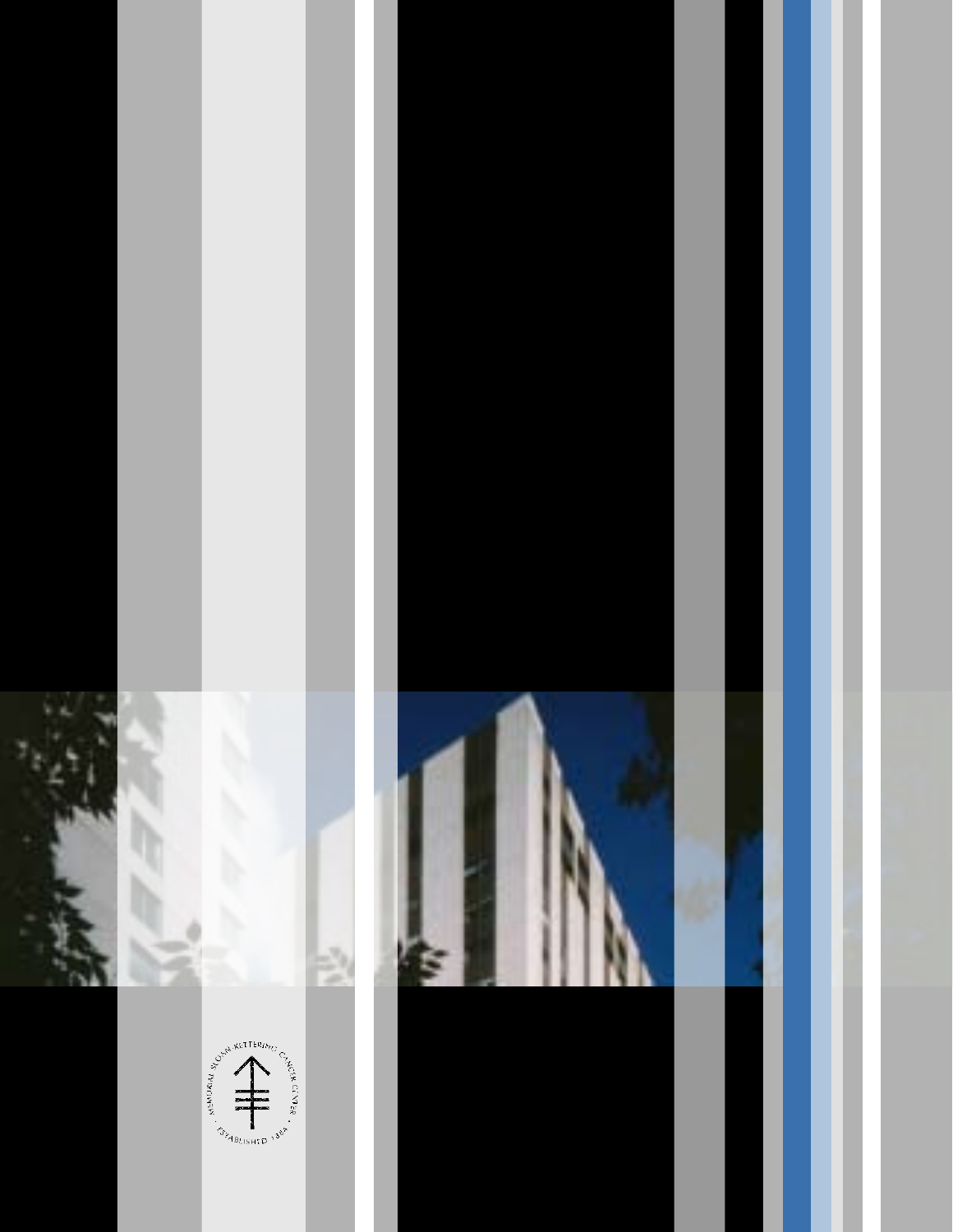MEMORIAL SLOAN-KETTERING CANCER CENTER DEPARTMENT OF MEDICAL PHYSICS

C. Clifton Ling, Ph.D.

# Innovation & Implementation: Medical Physics in Cancer Care

## A Science Day in Honor of C. Clifton Ling, Ph.D.

Monday, April 7, 2008

A CME Course Sponsored by Memorial Sloan-Kettering Cancer Center

Memorial Sloan-Kettering Cancer Center Rockefeller Research Laboratories 430 East 67th Street, New York, NY 10021

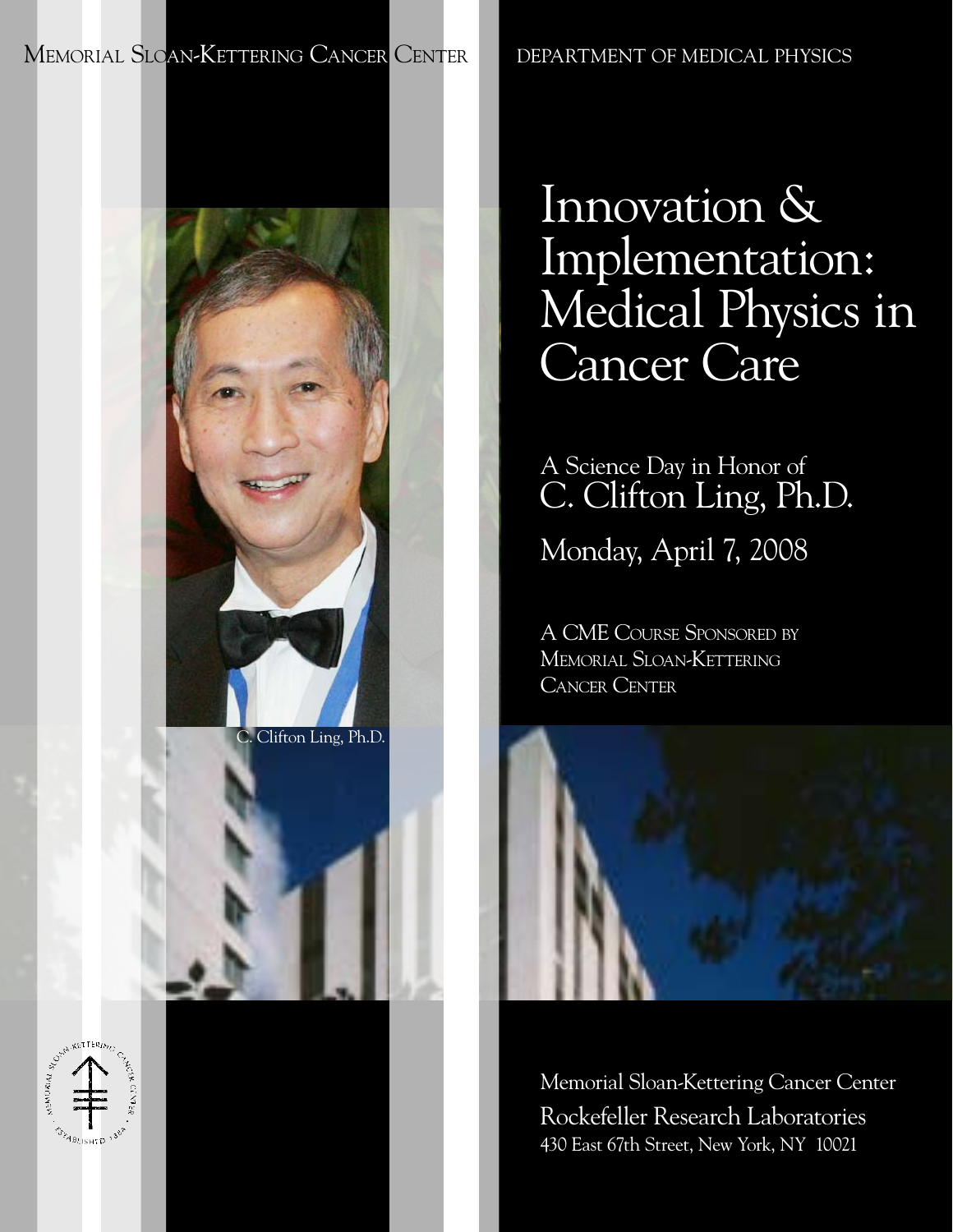## COURSE DIRECTOR'S MESSAGE

## Dear Friends and Colleagues,

We are pleased to invite you to attend a special continuing medical education course held in recognition of the accomplishments of C. Clifton Ling, Ph.D. The course will be held on April 7, 2008 at Memorial Sloan-Kettering Cancer Center. The educational objectives of the course are to review recent advances in cancer research and treatment, particularly as they relate to medical physics, tumor radiobiology, imaging sciences and radiotherapy.

We hope that you will join our esteemed guest faculty and Memorial Sloan-Kettering Cancer Center staff for this superb educational opportunity. 5.0 Category 1 CME credits will be awarded for participation, and registration is complimentary.

We look forward to seeing you in New York.

Sincerely,

## Jean St. Germain, M.S.

Acting Chair Department of Medical Physics

April 7, 2008

CAMPEP credits will be available.

Innovation & Implementation: Medical Physics in Cancer Care A Science Day in Honor of C. Clifton Ling, Ph.D.

Memorial Sloan-Kettering Cancer Center Rockefeller Research Laboratories 430 East 67th Street, New York, NY 10021

#### **Peter J. Biggs, Ph.D.** Radiation Biophysicist, Associate Professor at Harvard Medical School Massachusetts General Hospital

**Arthur L. Boyer, Ph.D.** Director, Physics Division Scott and White Clinic

**William Dewey, Ph.D.** Professor Emeritus, Department of Radiation Oncology University of California San Francisco

**Edward R. Epp, Ph.D.** Professor of Radiation Oncology, Emeritus Harvard University

**Michael Goitein, Ph.D.** Professor of Radiation Oncology (Biophysics) Emeritus Harvard Medical School

**Samuel Hellman, M.D.** A.N. Pritzker Distinguished Service Professor Emeritus University of Chicago

**Gerald Kutcher, Ph.D.** Dean's Professor of the History of Medicine Binghamton University, Department of History

**Radhe Mohan, Ph.D.** Professor and Chairman, Dept. of Radiation Physics University of Texas M.D. Anderson Cancer Center

**Theodore Phillips, M.D.** WK Fu Distinguished Professor of Radiation Oncology University of California San Francisco

**Lynn J. Verhey, Ph.D.** Professor and Vice-Chair, Dept. of Radiation Oncology University of California San Francisco

#### **MSKCC Faculty**

**Howard Amols, Ph.D.** Attending Physicist and Chief, Clinical Physics Service Member, Memorial Sloan-Kettering Cancer Center

**Zvi Fuks, M.D.** Member, Memorial Sloan-Kettering Cancer Center

**John L. Humm** Attending Physicist, Medical Physics Member, Memorial Sloan-Kettering Cancer Center

**Jason A. Koutcher, M.D., Ph.D.** Attending Physicist and Chief, Imaging Physics Service Member, Memorial Sloan-Kettering Cancer Center

**Gloria C. Li, Ph.D.** Attending Biophysicist, Radiation Oncology Member, Memorial Sloan-Kettering Cancer Center

**Gig S. Mageras, Ph.D.** Attending Physicist and Chief, Computer Service Member, Memorial Sloan-Kettering Cancer Center

**Ellen D. Yorke, Ph.D.** Attending Physicist, Medical Physics Member, Memorial Sloan-Kettering Cancer Center

## **SPEAKERS**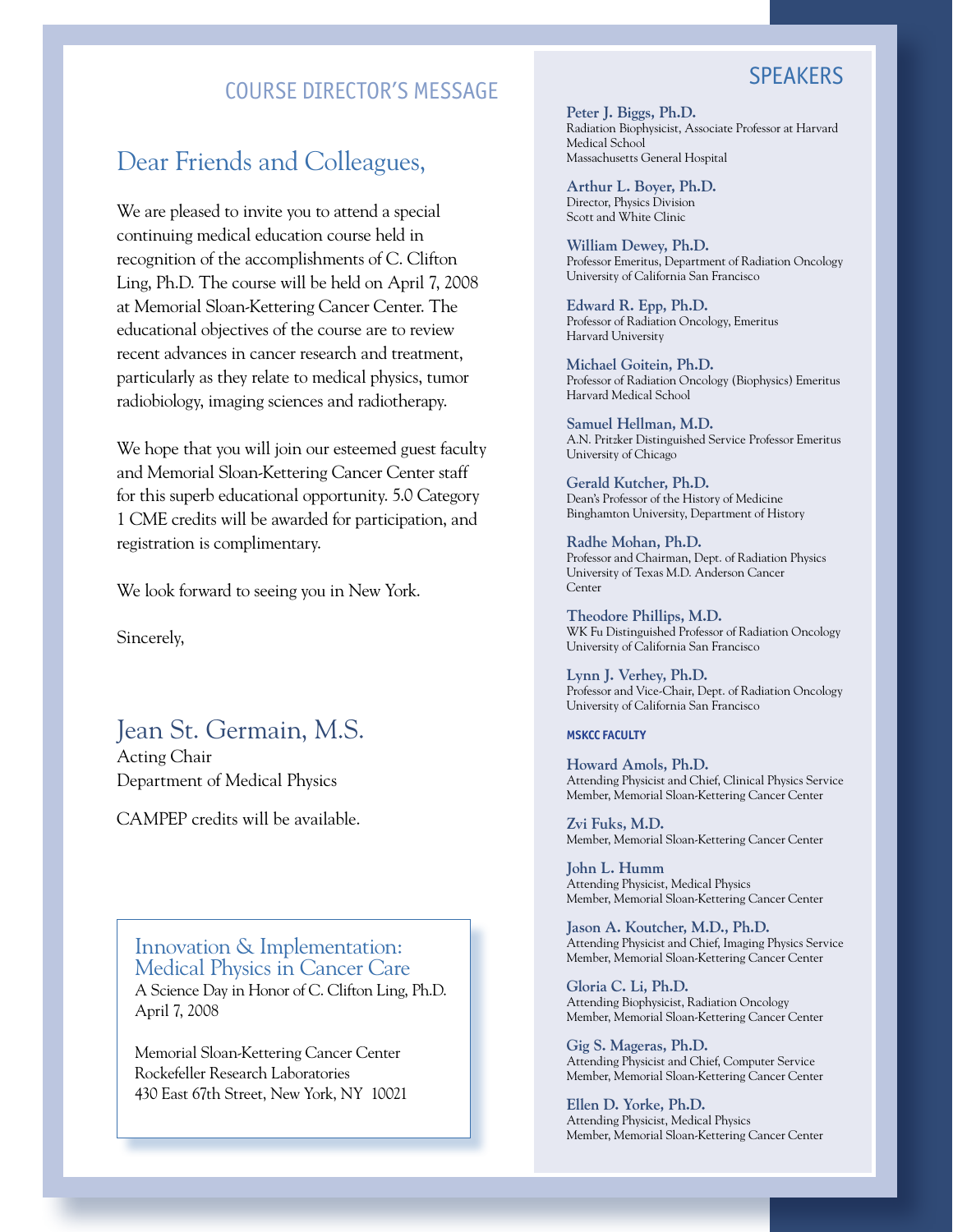# Dr. Clifton Ling

was born in China and received his primary and secondary education in Hong Kong. He attended universities in the USA, and obtained his Ph.D. in nuclear physics from the University of Washington, Seattle in 1971. He then entered radiation biophysics as a Research Fellow at Memorial Sloan-Kettering Cancer Center. Since then, he has held academic



appointments at the Massachusetts General Hospital and Harvard Medical School, George Washington University Medical Center, and the University of California, San Francisco. In 1989, he returned to MSKCC as the Enid A. Haupt Professor and Chairman of the Department of Medical Physics and Professor of Radiology (Physics), Weill Cornell Medical College of Cornell University. In 2007, Dr. Ling stepped down as Chair of Medical Physics and is at present working at MSKCC and Varian Medical Systems.

Dr. Ling has been an active participant in many professional societies such as the AAPM, the Radiation Research Society, and ASTRO. In AAPM, he served on the Board of Directors (1982-1987), chaired the Scientific Program Committee (1983-87) and Science Council (1991-93). He chaired the ASTRO Radiation Physics Committee, and was a councilor in physics in the Radiation Research Society. He was on grant review panels of both the U.S. and Canadian National Cancer Institutes, and is on the Nuclear and Radiation Studies Board of the National Academies. He has been on the editorial boards of Medical Physics, the International Journal of Radiation Oncology/Biology Physics, Radiotherapy Oncology, Seminars in Radiation Oncology, and Radiation Research.

Dr. Ling has received numerous honors and awards, including Honorary Member of ESTRO, the Ray Bush Visiting Professor of Princess Margaret Hospital, the Suntharalingam Lecturer of Thomas Jefferson University, Speaker of the Royal College of Physicians and Surgeons of Canada, the Ira Spiro Visiting Professor of Harvard Medical School, the Franz Buschke Lecturer of the UCSF, and the James Purdy Lecturer of the Washington University, St. Louis. He received the AAPMCoolidge Award in 2004, the Gold Medal from ASTRO in 2006, and the Lifetime Achievement and Contribution Award, Radiation Oncology Society, Republic of China, 2007.

Dr. Ling's research interests range from the fundamentals of cancer radiation biology to optimized radiation treatment planning and delivery, and more recently biological imaging as applied to cancer management. He has contributed to brachytherapy dosimetry, particularly of 1-125 seeds. In collaboration with other scientists and clinicians, he has participated in the development of 3D-CRT and IMRT, and ushered in the widespread use of these advanced techniques. In biological research, Dr. Ling has studied oxygen effect, dose rate effects and the repair of sublethal damage, hypoxic cell radiosensitization, radiation induced carcinogenesis and apoptosis, and the effects of oncogenes on radiosensitivity. At present, his laboratory is focusing on the biological basis of molecular and functional imaging. Dr. Ling has authored nearly 250 peer-reviewed papers and over 30 chapters in books and proceedings. He has been the principal investigator on numerous grants from the National Institutes of Health, the Department of Energy, the Department of Defense, and the American Cancer Society.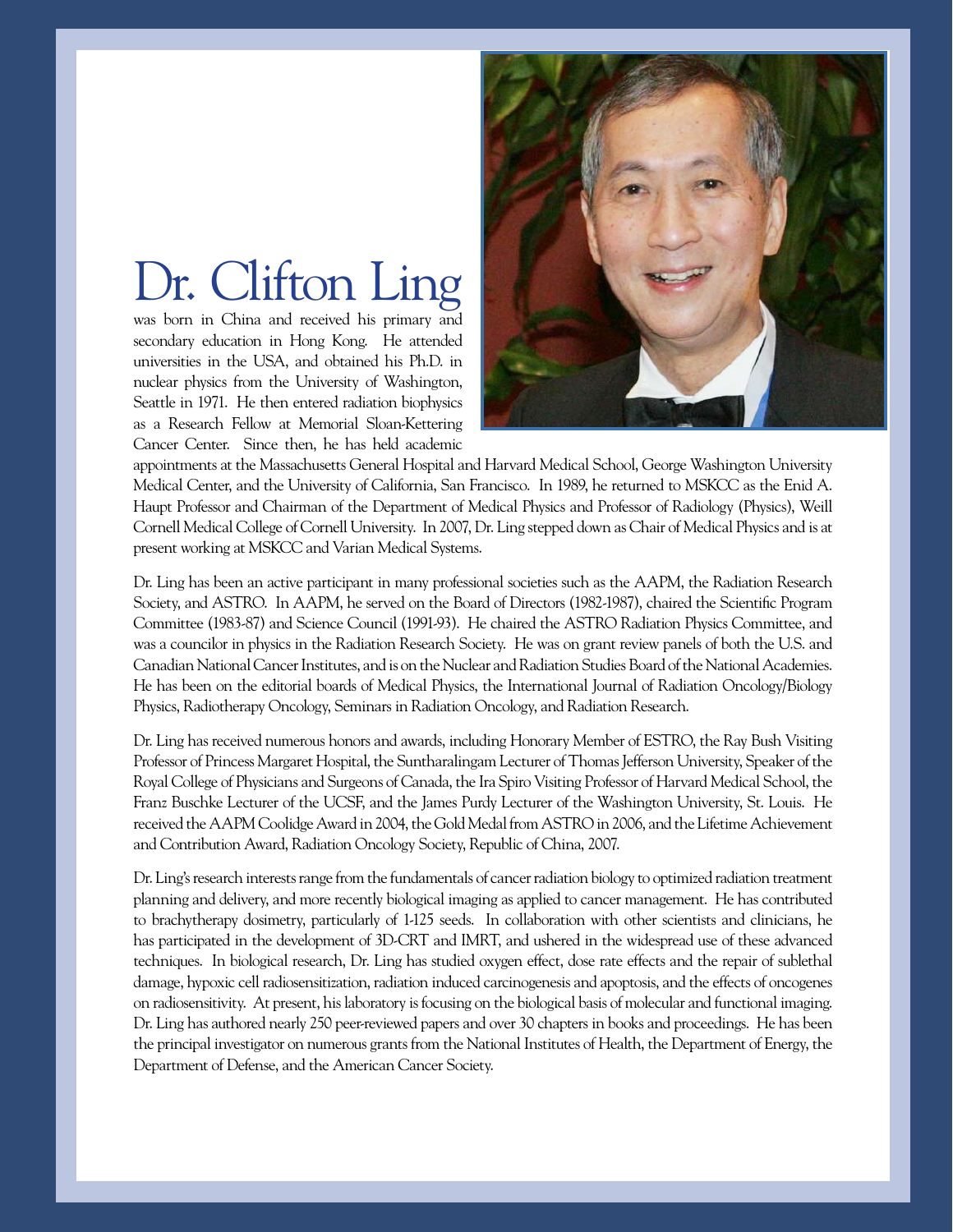## schedule

| $8:15-8:45am$     | <b>Registration and Continental Breakfast</b>                                                       |  |
|-------------------|-----------------------------------------------------------------------------------------------------|--|
| 8:45-9:00am       | Introduction<br>Jean St. Germain, M.S.<br>Robert Wittes, M.D.                                       |  |
| $9:00-9:10am$     | Edward R. Epp, Ph.D. – Session Chair                                                                |  |
| 9:10-9:30am       | Discovering the Past, Inventing the Future<br>Samuel Hellman, M.D.                                  |  |
| 9:30-9:50am       | Linking Hypoxia-Induced Pathway, Radioresistance and Molecular<br>Imaging<br>Gloria C. Li, Ph.D.    |  |
| 9:50-10:10am      | The Patient's-Eye View<br>Michael Goitein, Ph.D.                                                    |  |
| 10:10-10:30am     | <b>Coffee Break</b>                                                                                 |  |
| 10:30-10:40am     | William Dewey, Ph.D. - Session Chair                                                                |  |
| 10:40-11:00am     | The Clinical Role of Particle Therapy in Radiation Oncology<br>Lynn Verhey, Ph.D.                   |  |
| 11:00-11:20am     | Proton Therapy for Ocular Melanoma — the 1st and Ultimate AIGRT<br>Theodore Phillips, M.D.          |  |
| 11:20-11:40am     | Proton Therapy - Is Current Exuberance Irrational?<br>Radhe Mohan, Ph.D.                            |  |
| 11:40am-noon      | Managing Geometric Uncertainties in High Precision RT<br>Gig S. Mageras, Ph.D.                      |  |
| $12:00 - 1:15$ pm | Lunch                                                                                               |  |
| $1:15-1:25$ pm    | Peter J. Biggs, Ph.D. – Session Chair                                                               |  |
| 1:25-1:45pm       | Normal Tissue Complication Probability in the IG-IMRT World<br>Ellen D. Yorke, Ph.D.                |  |
| $1:45 - 2:05$ pm  | Treatment Planning for PRX302: A Biological Agent Against Prostate Cancer<br>Arthur L. Boyer, Ph.D. |  |
| $2:05-2:15$ pm    | Howard Amols, Ph.D. – Session Chair                                                                 |  |
| 2:15-2:35pm       | MR Studies as Predictors of Outcomes in Oncology<br>Jason A. Koutcher, M.D., Ph.D.                  |  |
| 2:35-2:55pm       | Towards Non-Invasive Hypoxia Imaging by PET Scanning<br>John L. Humm, Ph.D.                         |  |
| 2:55-3:10pm       | <b>Coffee Break</b>                                                                                 |  |
| 3:10-3:20pm       | Gerald Kutcher, Ph.D. - Session Chair                                                               |  |
| 3:20-3:40pm       | From IMRT to IGRT: Ling's Journey at MSKCC<br>Zvi Fuks, M.D.                                        |  |
| 3:40-4:00pm       | <b>Remarks</b><br>C. Clifton Ling, Ph.D.                                                            |  |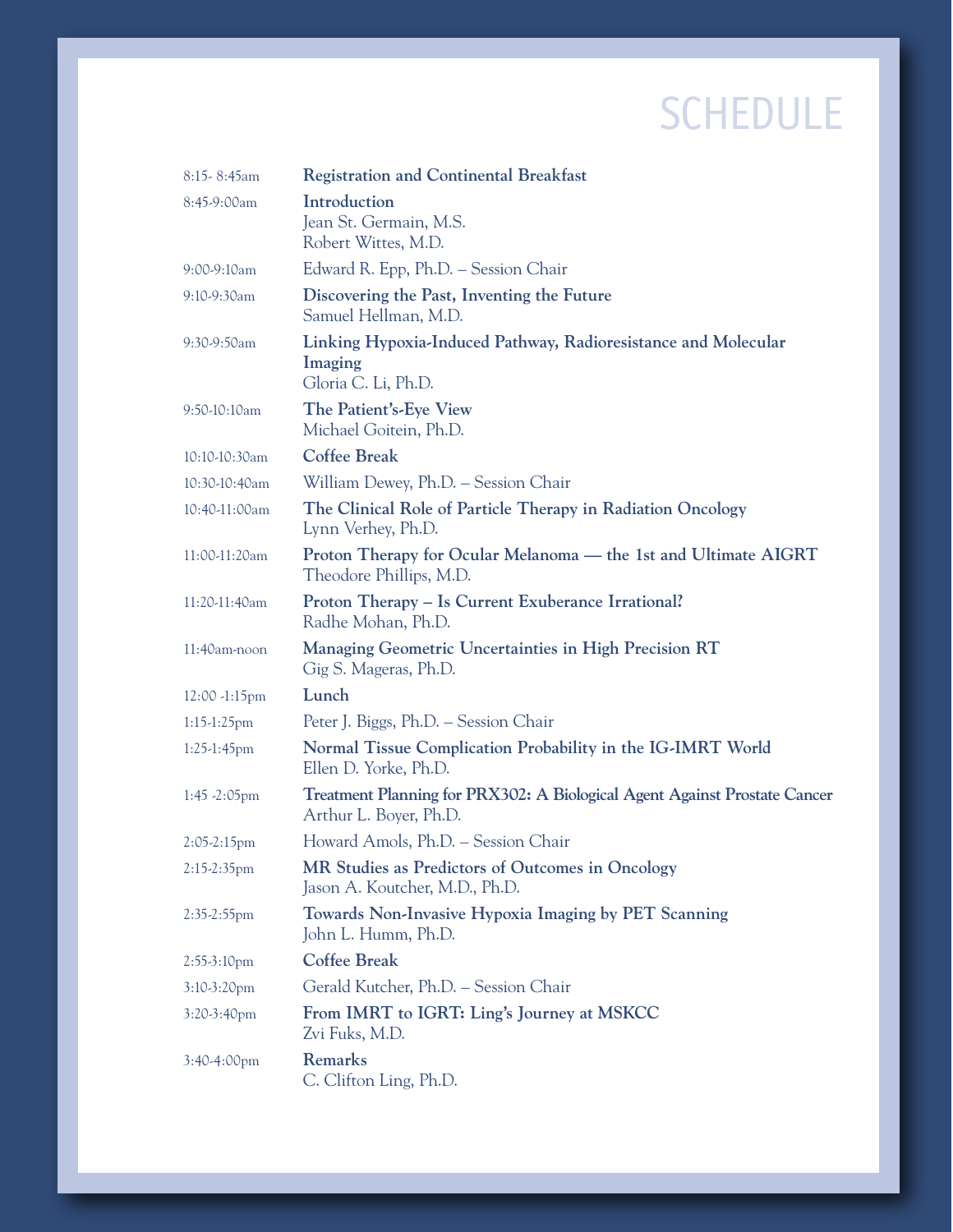### COURSE INFORMATION

#### **Course Overview**

The course is designed to review recent advances in cancer research and treatment, particularly as they relate to medical physics, tumor radiobiology, imaging sciences and radiotherapy. The course will examine laboratory research and clinical application, especially the development and implementation of new methods of treatment planning and delivery.

#### **Target Audience**

The following professionals should be broadly interested in this course: medical physicists, radiation oncologists, cancer biologists, imaging scientists and other allied professionals.

#### **Educational Objectives**

By attending this course the participants will learn about

- translational research in radiation and imaging sciences
- advances in radiotherapy planning and treatment
- intensity-modulated and image-guided radiotherapy

#### **Course Design**

This course is comprised of lectures and discussions, encouraging exchange of ideas between faculty and participants.

#### **Accreditation**

Memorial Sloan-Kettering Cancer Center is accredited by the Accreditation Council for Continuing Medical Education to provide continuing medical education for physicians.

#### **CME CREDIT**

Memorial Sloan-Kettering Cancer Center designates this educational activity for a maximum of 5.0 AMA PRA Category 1  $Credit(s)^{TM}$ . Physicians should only claim credit commensurate with the extent of their participation in the activity.

This seminar series has been approved by CAMPEP for up to 5.0 hours of Medical Physics Continuing Education Credit (MPCEC) for qualified medical physicists.

#### **Disclosure Policy Statement**

Memorial Sloan-Kettering Cancer Center (MSKCC) relies upon faculty participants in its CME Program to provide educational information that is objective and is as free from bias as possible. In accordance with the nationally accepted guidelines, faculty are asked to indicate any commercial relationship that might be perceived as a real or apparent conflict of interest.

#### **Hotel Accommodations**

Hotel options can be found at the following link: **www.mskcc.org/accommodations**

Please feel free to contact the CME Office at (646) 227-2025 should you require additional assistance.

#### **MSKCC Contact**

Irene Cruz Office of Continuing Medical Education Memorial Sloan-Kettering Cancer Center 633 Third Avenue, 12th Floor New York, NY 10017 Telephone: (646) 227-2025 Fax: (212) 557-0773 e-mail: cruzi1@mskcc.org